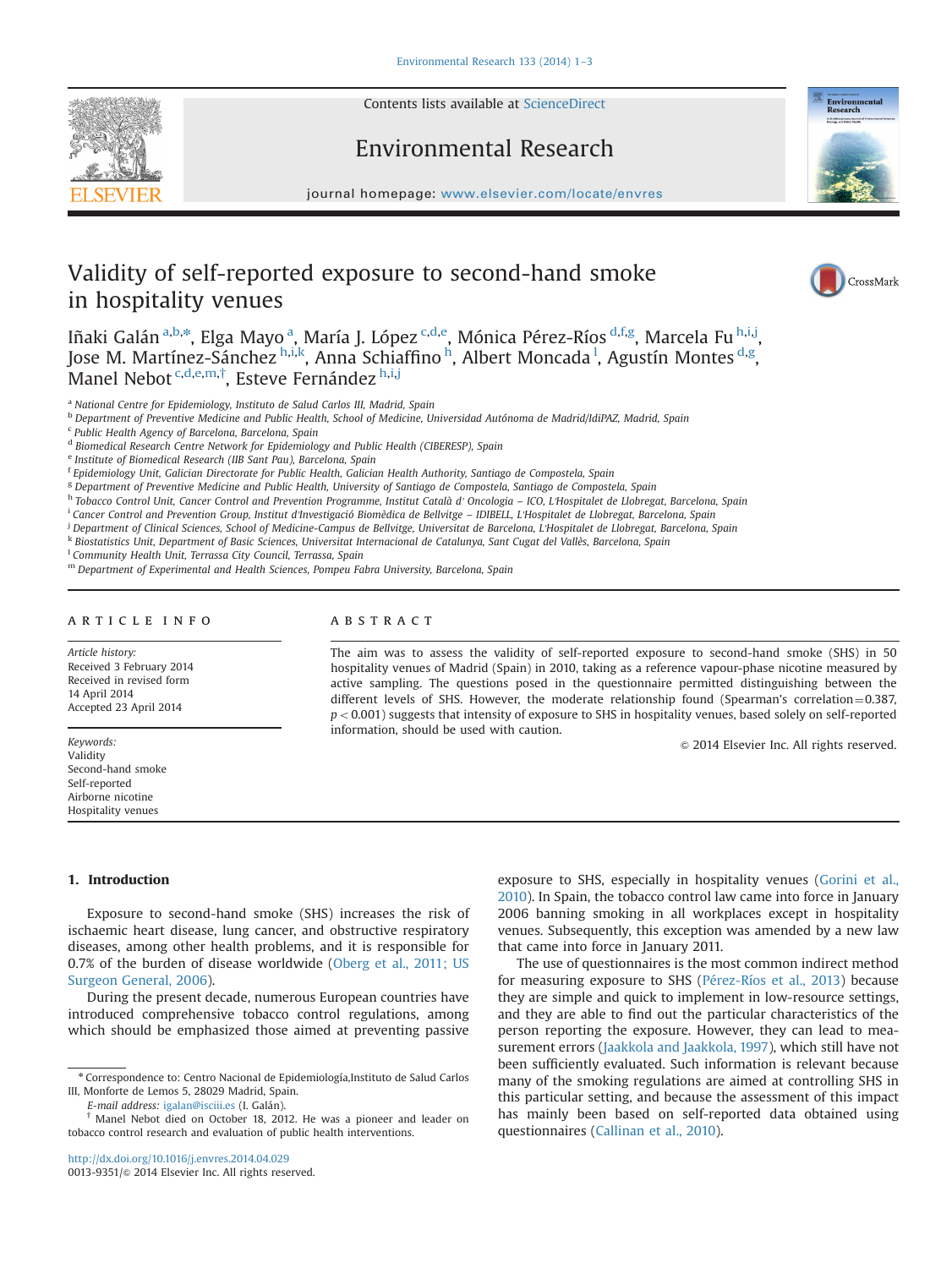The aim of this study was to assess the validity of measuring exposure to SHS using questionnaires in hospitality venues, taking as a reference the objective measurement of airborne nicotine.

#### 2. Material and methods

#### 2.1. Study design

A cross-sectional study was carried out in hospitality venues of the city of Madrid (Spain) in 2010.

#### 2.2. Study population

A sample of 50 hospitality venues was obtained, as part of a study assessing the impact of the 2011 Spanish tobacco control law, banning indoor smoking in all hospitality venues. The field work was carried out in November–December 2010, prior to when the law came into force. In a first stage, a representative sample of the municipal districts and census sections of the city of Madrid was selected, weighted by population size. Subsequently, in each census section, a random sample of the following hospitality venues was selected: bars, cafeterias, and restaurants with bar or cafeteria service. Fast food outlets, pubs and restaurants without a bar service were excluded, as were those premises where smoking was banned or that had less than 3 clients at the time the survey was conducted. In each selected hospitality venue, 3 clients were chosen following a convenience procedure with age and sex quotas, and if subjects refused to participate they were not substituted. The people interviewed did not know that the environmental nicotine level of the premises was being simultaneously measured. The response rate was  $92\%$  ( $n=138$ ).

#### 2.3. Measurements

The self-reported information was gathered using face-to-face interviews. The questionnaire had two questions about the perception of the intensity of exposure to SHS: (1) "How would you describe the second-hand smoke in this hospitality venue? High, medium, low, and very low intensity of exposure"; (2) "What score from 0 to 10 would you give this hospitality venue regarding the amount of tobacco smoke, bearing in mind that 0 would be minimum contamination and 10 maximum contamination?" In addition, information was gathered about sex, age, and tobacco consumption. Simultaneously to completing the questionnaire, vapour-phase nicotine was measured using nicotine samplers, following Hammond's validated method, as previously described [\(Hammond, 1993; López et al., 2013](#page-2-0)). The sampler consisted of a 37-mm diameter plastic cassette containing a filter treated with sodium bisulphate. The samplers were attached to an air pump with a flow rate of 3 L/min, and 30-min measurements were performed. The nicotine analysis was estimated using a gas chromatography/mass spectrometry method. The limit of quantification was 5 ng per filter. Samples with values under the limit of quantification were assigned half of this value. The time-weighted average nicotine concentration  $(\mu g/m^3)$  was estimated by dividing the amount of extracted nicotine by the volume of air sampled (estimated flow rate multiplied by the total number of minutes the filter had been exposed).

The size of the venues was on average  $43 \text{ m}^2$ . The time of the day at which the questionnaires and nicotine samples were collected ranged between 9.30 am and 8:30 pm.

#### 2.4. Statistical analysis

Geometric means were calculated for airborne nicotine concentration. The Kruskal–Wallis test and the Spearman correlation coefficient were used to compare the exposure to SHS as reported in the questionnaire with that obtained from objective measurements. The linear trend was estimated for the question "How would you describe the second-hand smoke in this hospitality venue?"

## 3. Results

For the four perceived SHS environments, the geometric means for airborne nicotine in the hospitality venues were as follows: "very low intensity"  $5.0 \mu g/m^3$  (95% CI: 2.8–8.8); "low intensity" 9.6 (95% CI: 7.6–12.2); "medium intensity" 10.5 (95% CI: 6.5–16.8); and "high intensity" 15.9 (95% CI: 10.0–25.2) ( $p=0.015$ ). The increase in the environmental nicotine concentration rose in line with the increase in the perception of greater SHS contamination and showed a linear trend with a  $p$  value = 0.007.

#### Table 1

Correlation between the airborne nicotine concentration<sup>a</sup> and the score<sup>b</sup> for the perception of exposure to second-hand smoke (SHS) according to sex, age and smoking status. Madrid (Spain), 2010.

|                 | N   | Spearman coefficient | <i>p</i> Value |
|-----------------|-----|----------------------|----------------|
| Total           | 138 | 0.387                | < 0.001        |
| Sex             |     |                      |                |
| Men             | 66  | 0.272                | 0.027          |
| Women           | 72  | 0.483                | < 0.001        |
| Age             |     |                      |                |
| $25-39$ years   | 37  | 0.404                | 0.013          |
| $40-54$ years   | 70  | 0.405                | < 0.001        |
| $\geq$ 55 years | 31  | 0.327                | 0.071          |
| Smoking status  |     |                      |                |
| Non-smoker      | 66  | 0.476                | < 0.001        |
| Smoker          | 41  | 0.352                | 0.024          |
| Ex-smoker       | 31  | 0.312                | 0.008          |
|                 |     |                      |                |

<sup>a</sup> Vapour-phase nicotine measured by active sampling.

<sup>b</sup> Score from 0 to 10 (0 minimum SHS contamination, 10 maximum SHS contamination).

Table 1 presents the values for the Spearman correlation coefficients between the score (on a scale from 0 to 10) for the perception of the intensity of exposure to SHS and the level of airborne nicotine. Overall, the estimated correlation was moderate  $r = 0.387$  ( $p < 0.001$ ), and it was higher among women ( $r = 0.483$ ;  $p < 0.001$ ) than men ( $r = 0.272$ ;  $p < 0.027$ ), as well as moderately higher in young and middle-aged people than in those of 55 years or older. Nevertheless, the differences between the correlation coefficients of sex and age were not statistically significant. Regarding the pattern of tobacco consumption, a higher correlation was found for those who had never smoked  $(r=0.476)$ ;  $p < 0.001$ ) in contrast to smokers or ex-smokers ( $r = 0.352$  and  $r=0.312$ ;  $p<0.05$ , respectively), although the difference between the Spearman coefficients was not significant. Finally, adjusting simultaneously sex and tobacco consumption in a regression model, smokers had a lower score compared to non-smokers for the perception of exposure to SHS ( $p=0.021$ ), independently of sex and airborne nicotine concentration, while no differences were observed between men and women (data not shown).

## 4. Discussion

The results of this study show that self-reported assessment of SHS through questionnaires permits distinguishing between the levels of airborne nicotine concentration in hospitality venues, although only moderately positive correlations were found.

To our knowledge, this is the first study that describes the validity of self-reported SHS exposure in hospitality venues. Other studies, which have evaluated self-reported exposure by comparing it to airborne nicotine measured in other settings, have also found moderate correlations. For example, in the workplace, Willemsen et al. observed correlations of 0.41–0.65 for several variables of the questionnaire related to exposure to SHS ([Willemsen et al., 1997](#page-2-0)). In a similar way, Coultas et al. found a correlation of 0.54 [\(Coultas et al., 1990\)](#page-2-0). For general exposure to SHS, and when comparing it with personal nicotine samplers, two studies reported fairly similar results to those found in our study ([Eisner et al., 2001; Scherer et al., 1999](#page-2-0)).

A notable result was the higher correlation found for never smokers than for smokers. Furthermore, never smokers had a higher score for the perception of exposure to SHS. Smokers usually estimated exposure to SHS less reliably than non-smokers ([Pron](#page-2-0)